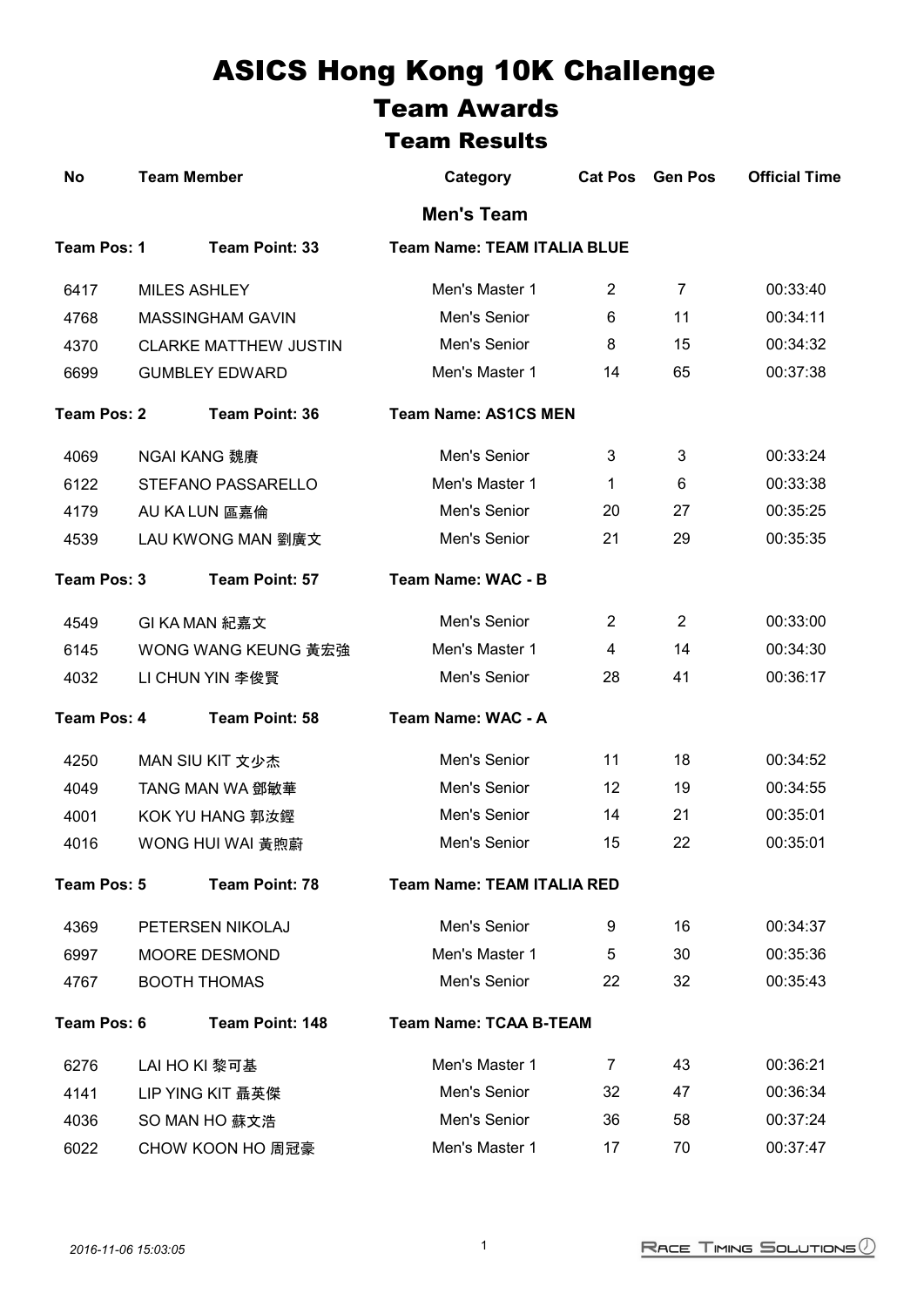## ASICS Hong Kong 10K Challenge Team Awards Team Results

| <b>No</b>    | <b>Team Member</b>               | Category                      | <b>Cat Pos</b> | <b>Gen Pos</b> | <b>Official Time</b> |
|--------------|----------------------------------|-------------------------------|----------------|----------------|----------------------|
| Team Pos: 7  | Team Point: 195                  | <b>Team Name: TEAM ITALIA</b> |                |                |                      |
| 8234         | <b>VENEZIANI ROBERTO</b>         | Men's Master 2                | $\overline{2}$ | 36             | 00:36:09             |
| 6575         | <b>LIEBEZ MARTIN</b>             | Men's Master 1                | 11             | 56             | 00:37:18             |
| 6843         | <b>WONG CHEONG YUI</b>           | Men's Master 1                | 29             | 103            | 00:39:01             |
| Team Pos: 8  | Team Point: 256                  | <b>Team Name: TCAA C-TEAM</b> |                |                |                      |
| 4003         | LEUNG CHUEN HING 梁全興             | Men's Senior                  | 29             | 42             | 00:36:19             |
| 4188         | <b>NG SAI WAH FELIX 伍世華</b>      | Men's Senior                  | 41             | 68             | 00:37:43             |
| 4251         | TSE LUNG HIN 謝龍軒                 | Men's Senior                  | 66             | 146            | 00:40:26             |
| Team Pos: 9  | Team Point: 375                  | <b>Team Name: TCAA D-TEAM</b> |                |                |                      |
| 4017         | <b>CHAN YU HIN 陳宇軒</b>           | Men's Senior                  | 44             | 83             | 00:38:23             |
| 4034         | <b>CHUI WUI CHUNG 徐滙宗</b>        | Men's Senior                  | 48             | 92             | 00:38:44             |
| 4104         | <b>CHO CHUNG YAN FRANCIS 曹頌恩</b> | Men's Senior                  | 80             | 200            | 00:41:34             |
| Team Pos: 12 | Team Point: 695                  | <b>Team Name: TCAA F-TEAM</b> |                |                |                      |
| 6148         | <b>CHEUNG WAI LUN 張偉倫</b>        | Men's Master 1                | 24             | 82             | 00:38:15             |
| 6147         | SIM LEUNG WAI 沈樑威                | Men's Master 1                | 50             | 155            | 00:40:39             |
| 6275         | <b>TSANG KING HO 曾景豪</b>         | Men's Master 1                | 180            | 458            | 00:46:03             |
| 4253         | LAW SUNG HIM 羅崇謙                 | Men's Senior                  | 279            | 1038           | 00:52:20             |
| Team Pos: 13 | Team Point: 1022                 | <b>Team Name: Flashmen</b>    |                |                |                      |
| 4480         | YAN SHING FUNG 殷成鋒               | Men's Senior                  | 71             | 180            | 00:41:12             |
| 4686         | LO YAT MAN 勞逸文                   | Men's Senior                  | 125            | 360            | 00:44:31             |
| 6042         | LO WING FAI 盧榮輝                  | Men's Master 1                | 191            | 482            | 00:46:30             |
| Team Pos: 14 | Team Point: 1623                 | <b>Team Name: TCAA E-TEAM</b> |                |                |                      |
| 6596         | <b>CHONG KA CHUN 莊家俊</b>         | Men's Master 1                | 60             | 169            | 00:40:57             |
| 6597         | SO LAI YIN 蘇禮賢                   | Men's Master 1                | 213            | 541            | 00:47:17             |
| 6877         | LUI MAN SHUN 呂文信                 | Men's Master 1                | 364            | 913            | 00:51:11             |
| Team Pos: 16 | Team Point: 8151                 | <b>Team Name: Five</b>        |                |                |                      |
| 4557         | HUI CHI WAI 許志偉                  | Men's Senior                  | 544            | 2508           | 01:04:50             |
| 4592         | <b>CHAN SIN HANG 陳善衡</b>         | Men's Senior                  | 604            | 2758           | 01:08:17             |
| 4558         | YU MAN KIN 余文健                   | Men's Senior                  | 631            | 2885           | 01:10:34             |
| 4588         | <b>CHING KWONG WA 程廣華</b>        | Men's Senior                  | 640            | 2932           | 01:11:41             |